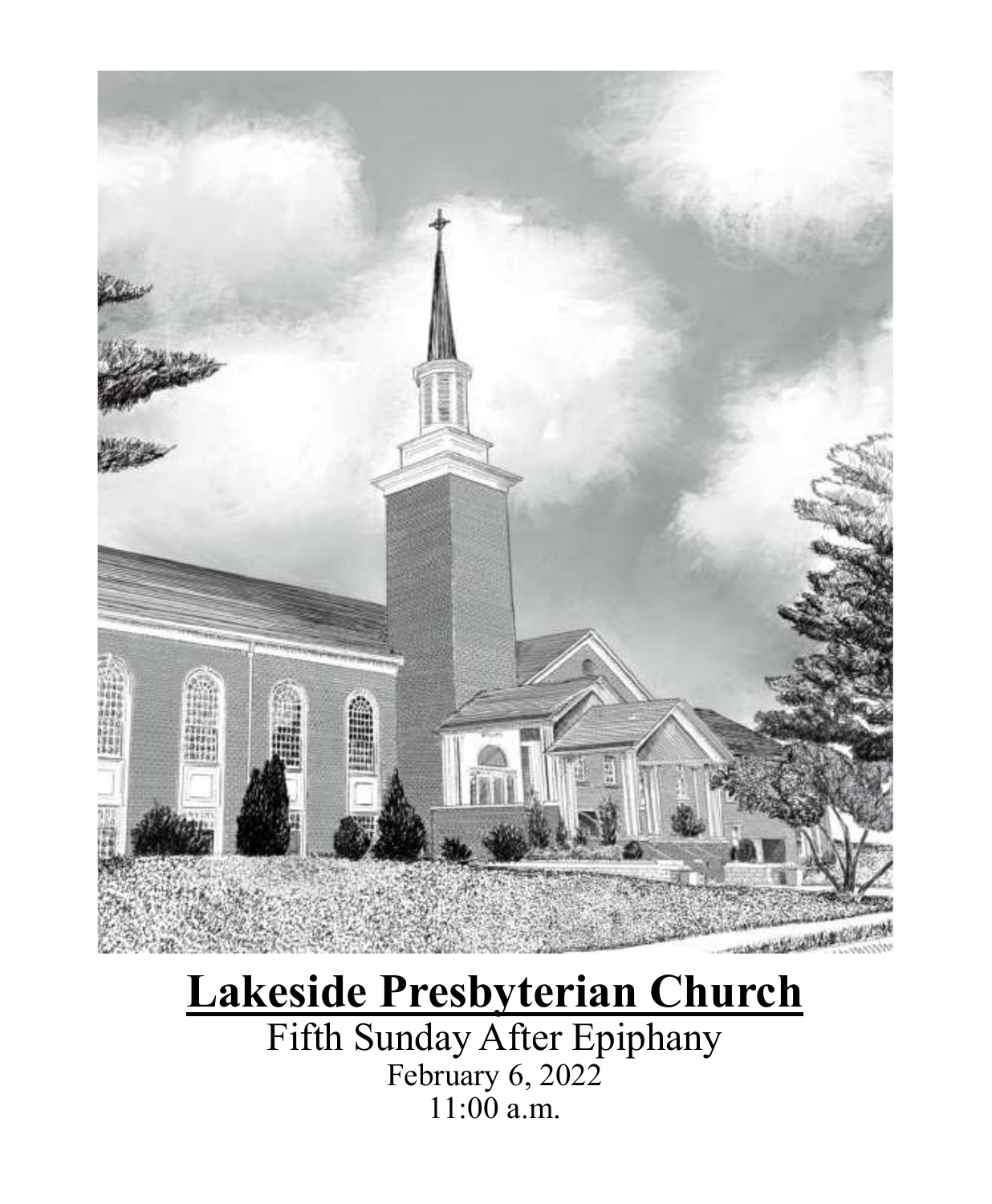## **Lakeside Presbyterian Church Fifth Sunday After Epiphany February 6, 2022**

### **ORGAN VOLUNTARY** *Gabriel's Oboe* Ennio Morricone

**WELCOME** The Rev. Nancy Ross-Zimmerman The Rev. Louisa W. Umphres

**INTROIT** *Jesus Calls Us* **GALILEE** 

*Jesus calls us o'er the tumult of our life's wild, restless sea; day by day his sweet voice soundeth saying, "Christian, follow me."*

**\*CALL TO WORSHIP** The Rev. Louisa W. Umphres

In the sanctuary, God the Holy One, whose glory fills the whole earth, calls us. **In our homes, beside the sea, along the ordinary paths,** 

**in our daily work, God calls us.** We respond with our whole heart. **With grateful hearts, we will follow, Holy God!**

**\*HYMN #1** *Holy, Holy, Holy! Lord God Almighty!* NICAEA

### **\*PRAYER OF ADORATION**

### **CALL TO CONFESSION**

### **PRAYER OF CONFESSION**

Before God, with the people of God, I confess to my brokenness: to the ways I wound my life, the lives of others and the life of the world. **May God forgive you, Christ renew you, and the Spirit enable you to grow in love.**  Amen.

**Before God, with the people of God, we confess to our brokenness: to the ways we wound our lives, the lives of others and the life of the world.** May God forgive you, Christ renew you, and the Spirit enable you to grow in love. **Amen.**

### **DECLARATION OF FORGIVENESS**

### **\*PASSING THE PEACE**

The Peace of Christ be with you. **And also with you.**

**\*GLORIA PATRI** Hymn #581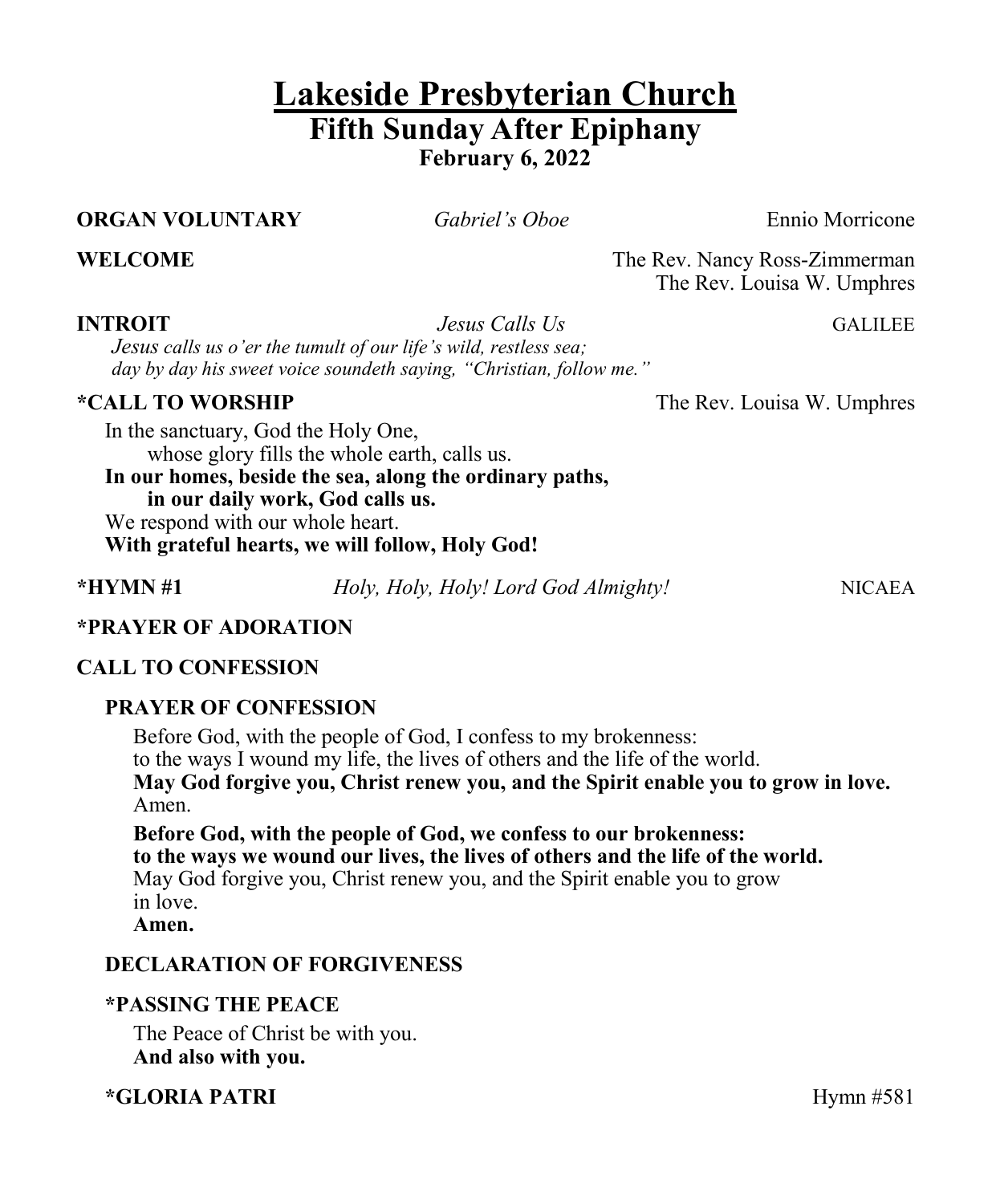### **CHILDREN'S MOMENT**

(Please note that children who come forward may be visible to our online audiences.)

### **OFFERING INVITATION**

| <b>OFFERTORY</b> | Voluntary on The Old 100th | Johann Gottfried Walther |
|------------------|----------------------------|--------------------------|
|------------------|----------------------------|--------------------------|

### **\*DOXOLOGY** Hymn #606

**Praise God, from whom all blessings flow; praise God, all creatures here below; praise God above, ye heavenly host; praise Father, Son, and Holy Ghost. Amen.**

### **\*PRAYER OF DEDICATION**

### **PRAYER FOR ILLUMINATION**

| <b>GOSPEL READING</b>                                              | Luke $5:1-11$  | (N.T. p. 62)  |
|--------------------------------------------------------------------|----------------|---------------|
| <b>OLD TESTAMENT READING</b>                                       | Isaiah $6:1-8$ | (O.T. p. 635) |
| For the Word of God in scripture,<br>For the Word of God among us, |                |               |
| For the Word of God within us.                                     |                |               |
| Thanks be to God.                                                  |                |               |

**SERMON** The Rev. Nancy Ross-Zimmerman

**ANTHEM** *Ave verum corpus* Edward Elgar *Hail the true body, born of the Virgin Mary: You who truly suffered and were sacrificed on the cross for the sake of man. From whose pierced flank flowed water and blood: be a foretaste for us in the trial of death. O sweet, O merciful, O Jesus, Son of Mary.*

### **SACRAMENT OF THE LORD'S SUPPER**

### **INVITATION TO THE LORD'S TABLE**

### **GREAT PRAYER OF THANKSGIVING**

The Lord be with you. **And also with you.** Lift up your hearts. **We lift them to the Lord.** Let us give thanks to the Lord our God. **It is right to give our thanks and praise.**

| <i>Sanctus</i>       | Hymn $#572$ |
|----------------------|-------------|
| Memorial Acclamation | Hymn $#573$ |
| Amen                 | Hymn $#574$ |

### **THE LORD'S PRAYER**

**Our Father, who art in heaven, hallowed be thy name. Thy kingdom come, thy will be done, on earth as it is in heaven. Give us this day our daily bread and forgive us our debts as we forgive our debtors, and lead us not into temptation, but deliver us from evil. For thine is the kingdom, the power, and the glory, forever. Amen.**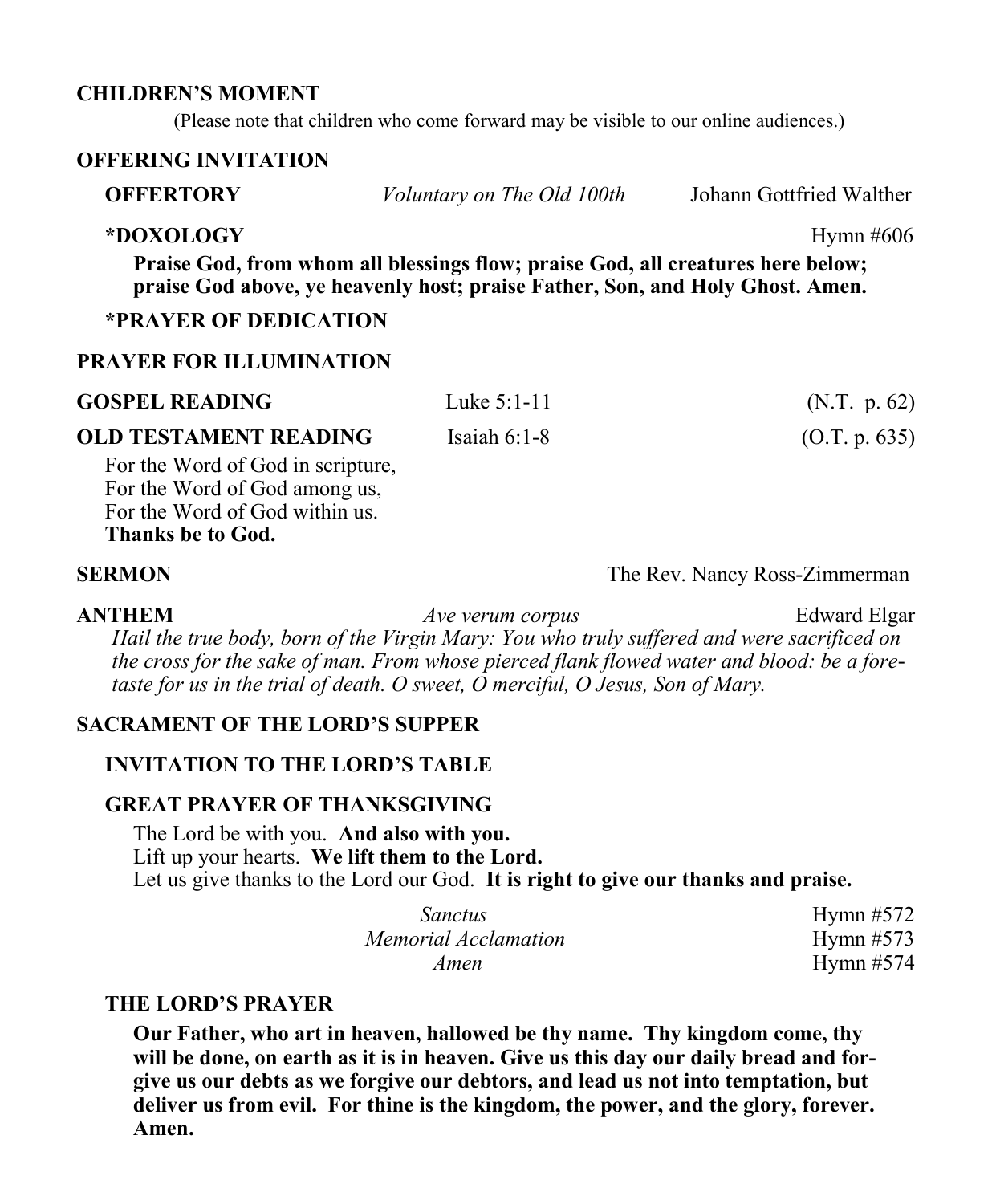### **BREAKING OF THE BREAD and COMMUNION OF THE PEOPLE**

### **PRAYER AFTER COMMUNION**

**\*HYMN #501** *Feed Us, Lord* FEED US

### **\*CHARGE AND BENEDICTION**

Go forth into God's world in peace. Be of good courage. Hold fast to what is good. Return to no one evil for evil. Strengthen the fainthearted, support the weak, heal the afflicted, honor all people. Love and serve the Lord, rejoicing in the power of the Holy Spirit.

### **\*OUR BLESSING TO EACH OTHER** AR HYD Y NOS

**May the Lord, our gracious Father, bless you this day; Give you peace and hope and courage, along your way. May you stay within God's keeping, in your waking, in your sleeping. In your joy and in your weeping: God be with you.**

**POSTLUDE** *Dialogue sur les Grands Jeux* Louis-Nicolas Clérambault

*\*Those who are able, please stand*



# **Lakeside Presbyterian Church, Inc.**

**Worship. Learn. Serve.** 2690 Dixie Highway, Lakeside Park, KY 41017 **Church telephone** 859-341-1963 **Church Office:** Monday through Thursday **10:00 a.m. to 2:00 p.m. www.lakesidechurch.org lakeside@lakesidechurch.org**



News

**Co-Pastor** The Rev. Nancy Ross-Zimmerman — nancy@lakesidechurch.org **Co-Pastor** The Rev. Louisa W. Umphres — louisa@lakesidechurch.org **Director of Music** Stephanie Nash — snash@lakesidechurch.org **Organist** Thom Miles — thom all the intervalse of the Thom Miles — thom all the intervalse of the intervalse of the intervalse of the intervalse of the intervalse of the intervalse of the intervalse of the intervalse of t **Director of Technology** Peter Teremi— peter@lakesidechurch.org **Director of Operations** Desma Borland — desma@lakesidechurch.org<br>**Director of Communication** Heather Vest — heather@lakesidechurch.org Heather Vest — heather@lakesidechurch.org **Preschool Director** Cindy Sheehan — preschool@lakesidechurch.org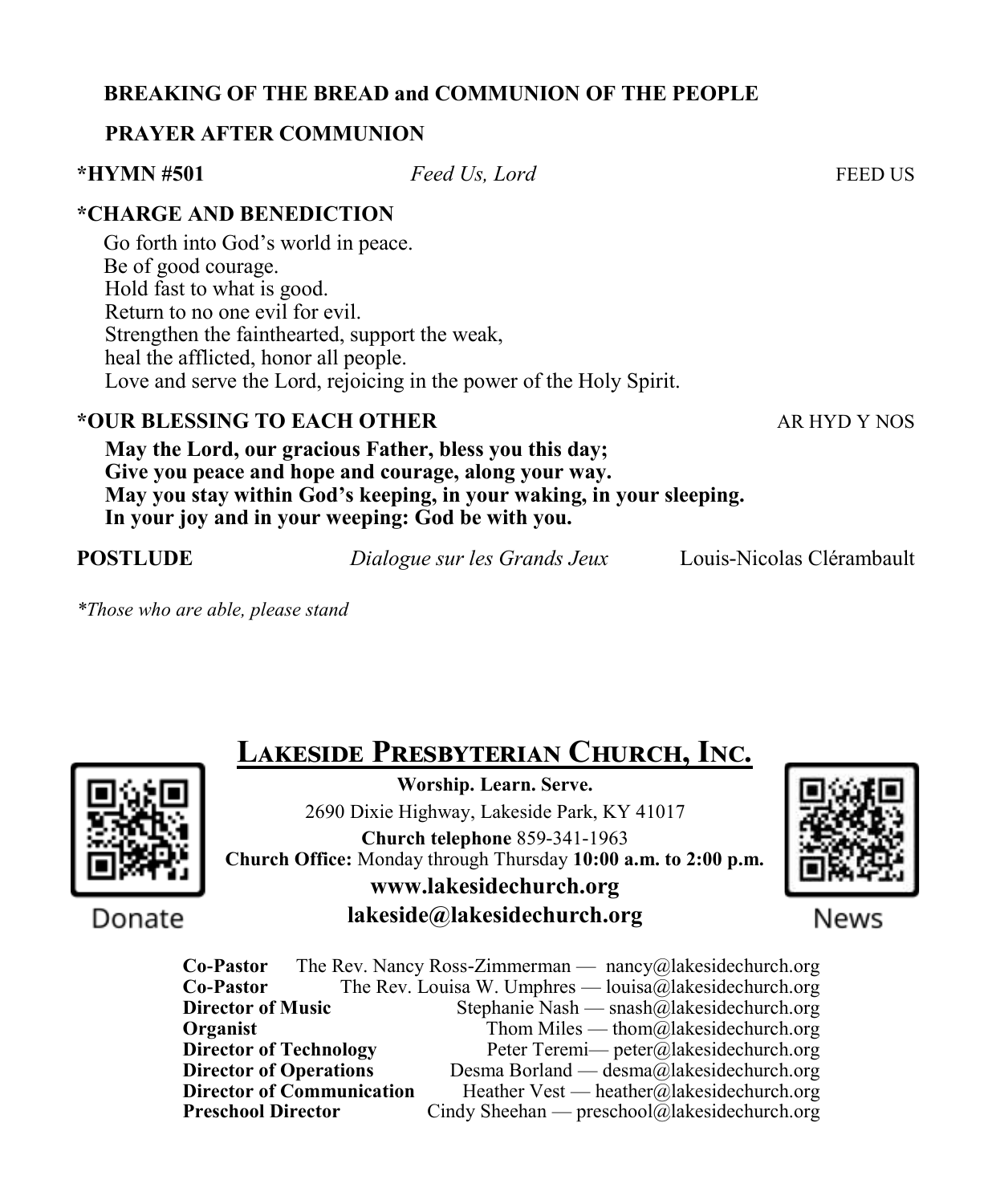THE TRIUNE GOD

# Holy, Holy, Holy! Lord God Almighty!



Much of the imagery of this hymn comes from Revelation 4:2-11, which its author, an Anglican bishop, knew as a reading appointed for Trinity Sunday. The tune, written specifically for this text, reinforces the Trinitarian theme by strong dependence on the D-major triad.

TEXT: Reginald Heber, 1827, alt.;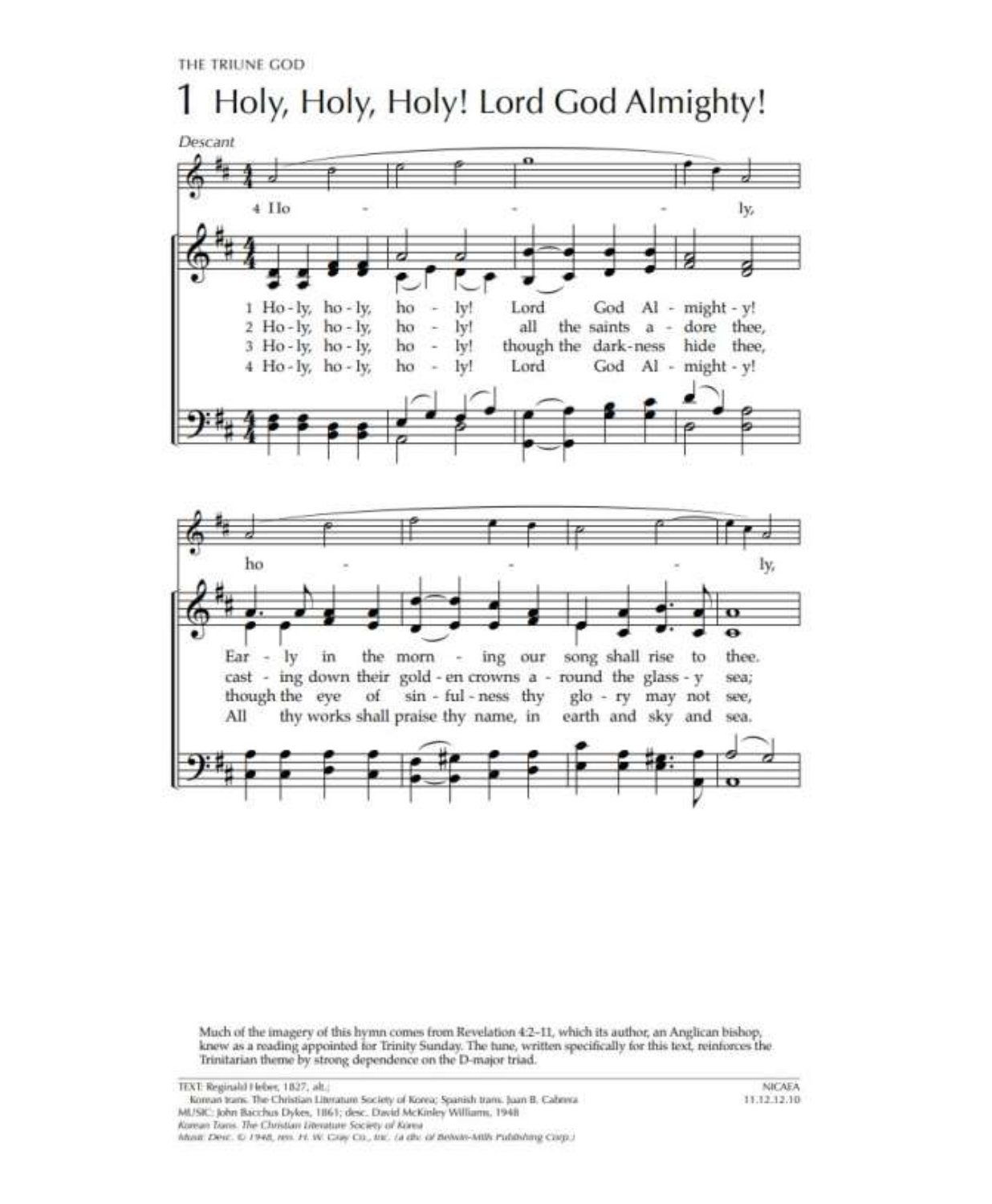THE TRIUNE GOD



### **SPANISH**

- 1 ¡Santo! ¡Santo! ¡Santo! Señor omnipotente, siempre el labio mío loores te dará. ¡Santo! ¡Santo! ¡Santo! Te adoro reverente, Dios en tres personas, bendita Trinidad.
- 2 ¡Santo! ¡Santo! ¡Santo! La inmensa muchedumbre 2 거룩거룩거룩 주의보좌 앞에 de ángeles que cumplen tu santa voluntad, ante ti se postra, bañada de tu lumbre, ante ti que has sido, que eres y serás.
- 3 ¡Santo! ¡Santo! ¡Santo! Por más que estés velado e imposible sea tu gloria contemplar, santo tú eres sólo y nada hay a tu lado, en poder perfecto, pureza y caridad.
- 4 ¡Santo! ¡Santo! ¡Santo! La gloria de tu nombre vemos en tus obras, en cielo, tierra y mar. ¡Santo! ¡Santo! ¡Santo! La humanidad te adore, Dios en tres personas, bendita Trinidad.

### **KOREAN**

- 거룩거룩거룩 전능하신 주여 Ť 이른아침우리주를 찬송합니다 거룩거룩거룩 자비하신 주여 성삼위일체 우리주로다
- 모든성도 금면류관 벗어드리네 천군천사 모두주께 굴복하니 영원히 위에 계신 주로다
- 3 거룩거룩거룩 주의 빛난 영광 모든죄인 눈어두워 보지못하네 거룩하신 이가 주님밖에 뉘뇨 권능과사랑 온전하셔라
- 4 거루거루거루 전능하신 주여 천지만물 주의이름 찬송합니다 거룩거룩거룩 자비하신 주여 성삼위일체 우리주로다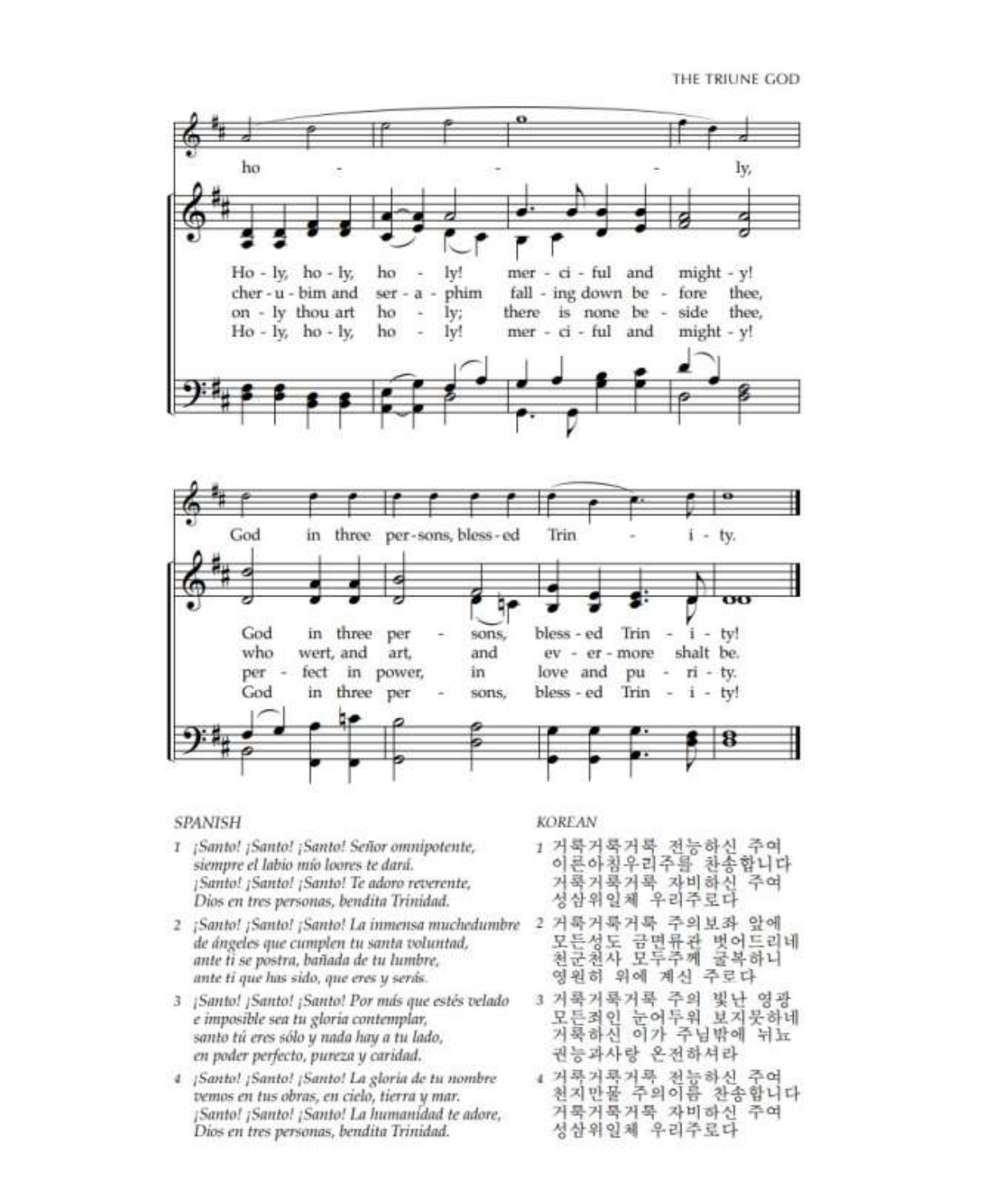

TEXT: Trad. liturgical text MUSIC: Thomas Pavlechko, 2006 Music © 2006 Augsburg Fortress

SANCTUS (Pavlechko)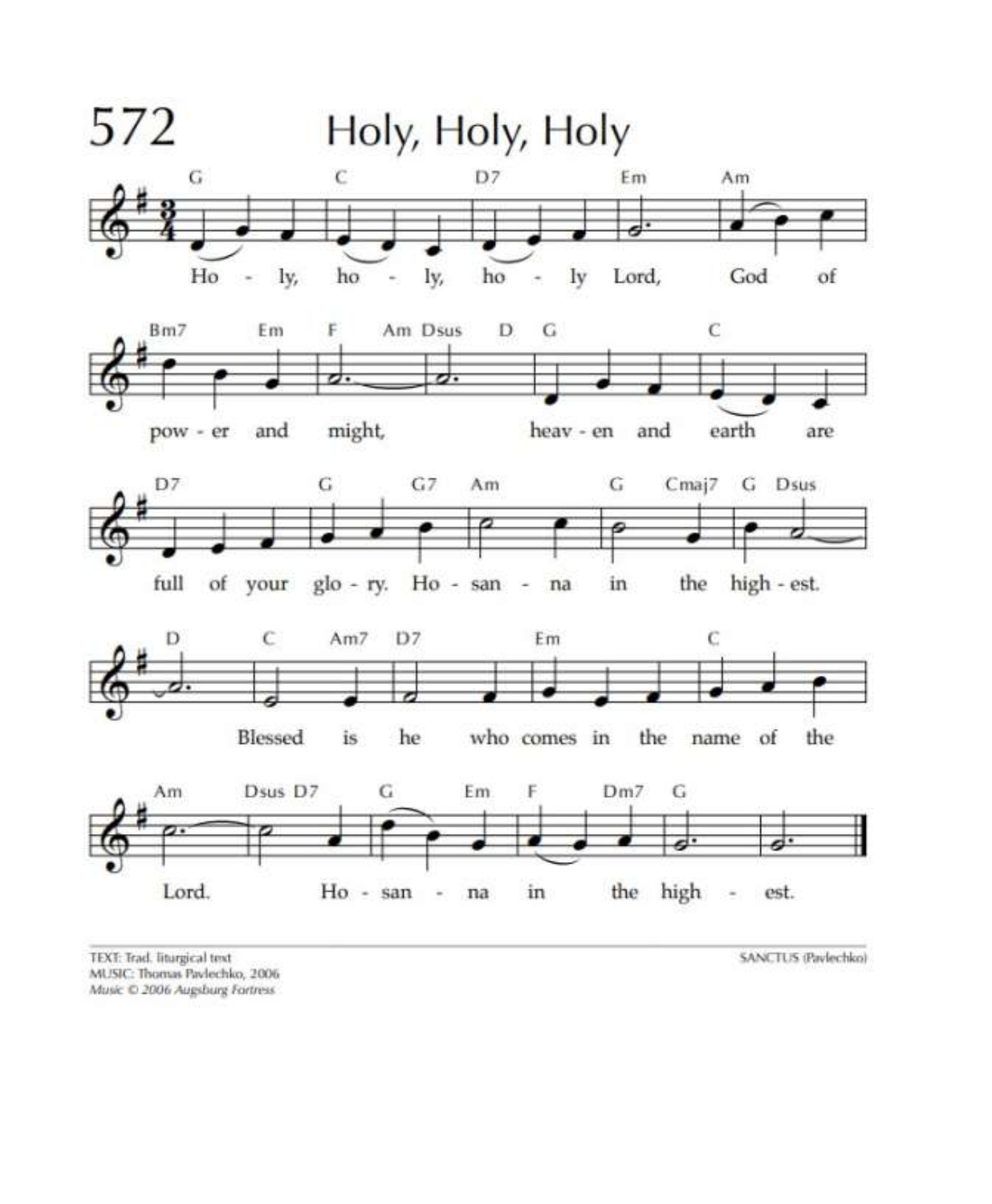

TEXT: Trad. liturgical text MUSIC: Thomas Pavlechko, 2006 Music © 2006 Augsburg Fortress

MEMORIAL ACCLAMATION (Paylechko)



TEXT: Trad. liturgical text MUSIC: Thomas Pavlechko, 2006 Music © 2006 Augsburg Fortness

AMEN (Pavlechko)